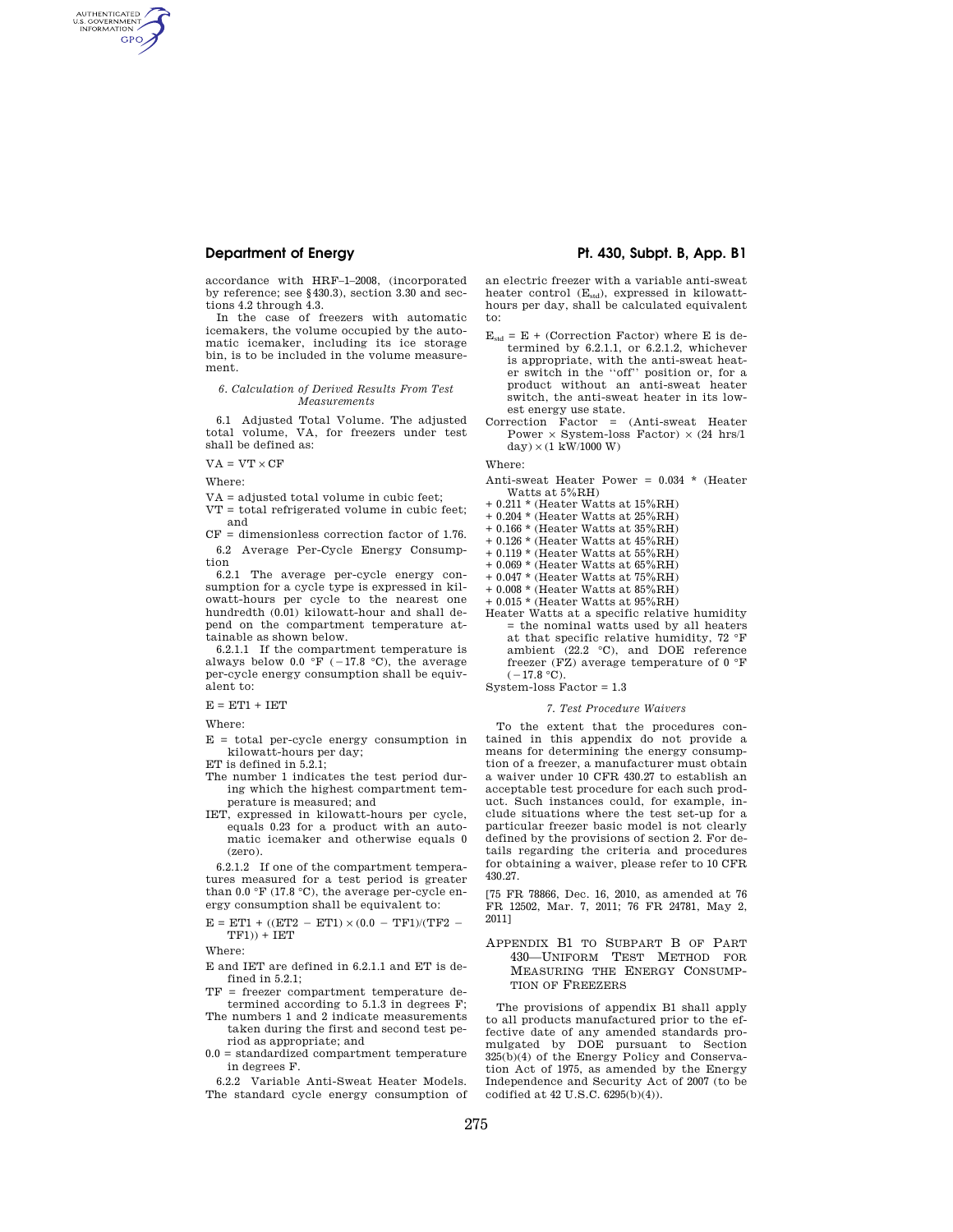### *1. Definitions*

Section 3, *Definitions,* of HRF–1–1979 (incorporated by reference; see §430.3) applies to this test procedure.

1.1 Adjusted total volume'' means the product of, (1) the freezer volume as defined in HRF–1–1979 in cubic feet, times (2) an adjustment factor.

1.2 ''Anti-sweat heater'' means a device incorporated into the design of a freezer to prevent the accumulation of moisture on exterior or interior surfaces of the cabinet.

1.3 ''Anti-sweat heater switch'' means a user-controllable switch or user interface which modifies the activation or control of anti-sweat heaters.

1.4 ''Automatic Defrost'' means a system in which the defrost cycle is automatically initiated and terminated, with resumption of normal refrigeration at the conclusion of defrost operation. The system automatically prevents the permanent formation of frost on all refrigerated surfaces. Nominal refrigerated food temperatures are maintained during the operation of the automatic defrost system.

1.5 ''Cycle'' means the period of 24 hours for which the energy use of a freezer is calculated as though the consumer-activated compartment temperature controls were set to maintain the standardized temperature (see section 3.2).

1.6 ''Cycle type'' means the set of test conditions having the calculated effect of operating a freezer for a period of 24 hours with the consumer-activated controls other than the compartment temperature control set to establish various operating characteristics.

1.7 ''HRF–1–1979'' means the Association of Home Appliance Manufacturers standard for household refrigerators, combination refrigerator-freezers, and household freezers, also approved as an American National Standard as a revision of ANSI B 38.1–1970. Only sections of HRF–1–1979 (incorporated by reference; see §430.3) specifically referenced in this test procedure are part of this test procedure. In cases where there is a conflict, the language of the test procedure in this ap-

pendix takes precedence over HRF-1-1979.<br>1.8 "Long-time Automatic Defrost"  $1.8$  "Long-time" means an automatic defrost system where successive defrost cycles are separated by 14 hours or more of compressor-operating time.

1.9 ''Quick freeze'' means an optional feature on freezers that is initiated manually. It bypasses the thermostat control and operates continually until the feature is terminated either manually or automatically.

1.10 ''Separate auxiliary compartment'' means a freezer compartment other than the first freezer compartment of a freezer having more than one compartment. Access to a separate auxiliary compartment is through a separate exterior door or doors rather than through the door or doors of another com-

**Pt. 430, Subpt. B, App. B1 10 CFR Ch. II (1–1–12 Edition)** 

partment. Separate auxiliary freezer compartments may not be larger than the first freezer compartment.

1.11 ''Special compartment'' means any compartment without doors directly accessible from the exterior, and with separate temperature control that is not convertible from fresh food temperature range to freezer temperature range.

1.12 ''Stabilization Period'' means the total period of time during which steadystate conditions are being attained or evaluated.<br> $1.13$ 

1.13 ''Standard cycle'' means the cycle type in which the anti-sweat heater switch, when provided, is set in the highest energy consuming position.

1.14 ''Variable defrost control'' means an automatic defrost system in which successive defrost cycles are determined by an operating condition variable or variables other than solely compressor operating time. This includes any electrical or mechanical device performing this function. A control scheme that changes the defrost interval from a fixed length to an extended length (without any intermediate steps) is not considered a variable defrost control. A variable defrost control feature should predict the accumulation of frost on the evaporator and react accordingly. Therefore, the times between defrost should vary with different usage patterns and include a continuum of lengths of time between defrosts as inputs vary.

### *2. Test Conditions.*

2.1 Ambient Temperature. The ambient temperature shall be  $90.0 \pm 1.0$  °F (32.2  $\pm$  0.6) °C) during the stabilization period and the test period.

2.2 Operational Conditions. The freezer shall be installed and its operating conditions maintained in accordance with HRF–1– 1979, (incorporated by reference; see §430.3), section 7.2 through section 7.4.3.3 (but excluding section 7.4.3.2), except that the vertical ambient gradient at locations 10 inches (25.4 cm) out from the centers of the two sides of the unit being tested is to be maintained during the test. Unless the area is obstructed by shields or baffles, the gradient is to be maintained from 2 inches (5.1 cm) above the floor or supporting platform to a height 1 foot (30.5 cm) above the unit under test. Defrost controls are to be operative. The quick freeze option shall be switched off except as specified in section 3.1. Additional clarifications are noted in sections 2.3 through 2.6.

2.3 Anti-Sweat Heaters. The anti-sweat heater switch is to be on during one test and off during a second test. In the case of an electric freezer equipped with variable antisweat heater control, the standard cycle energy use shall be the result of the calculation described in 6.2.2.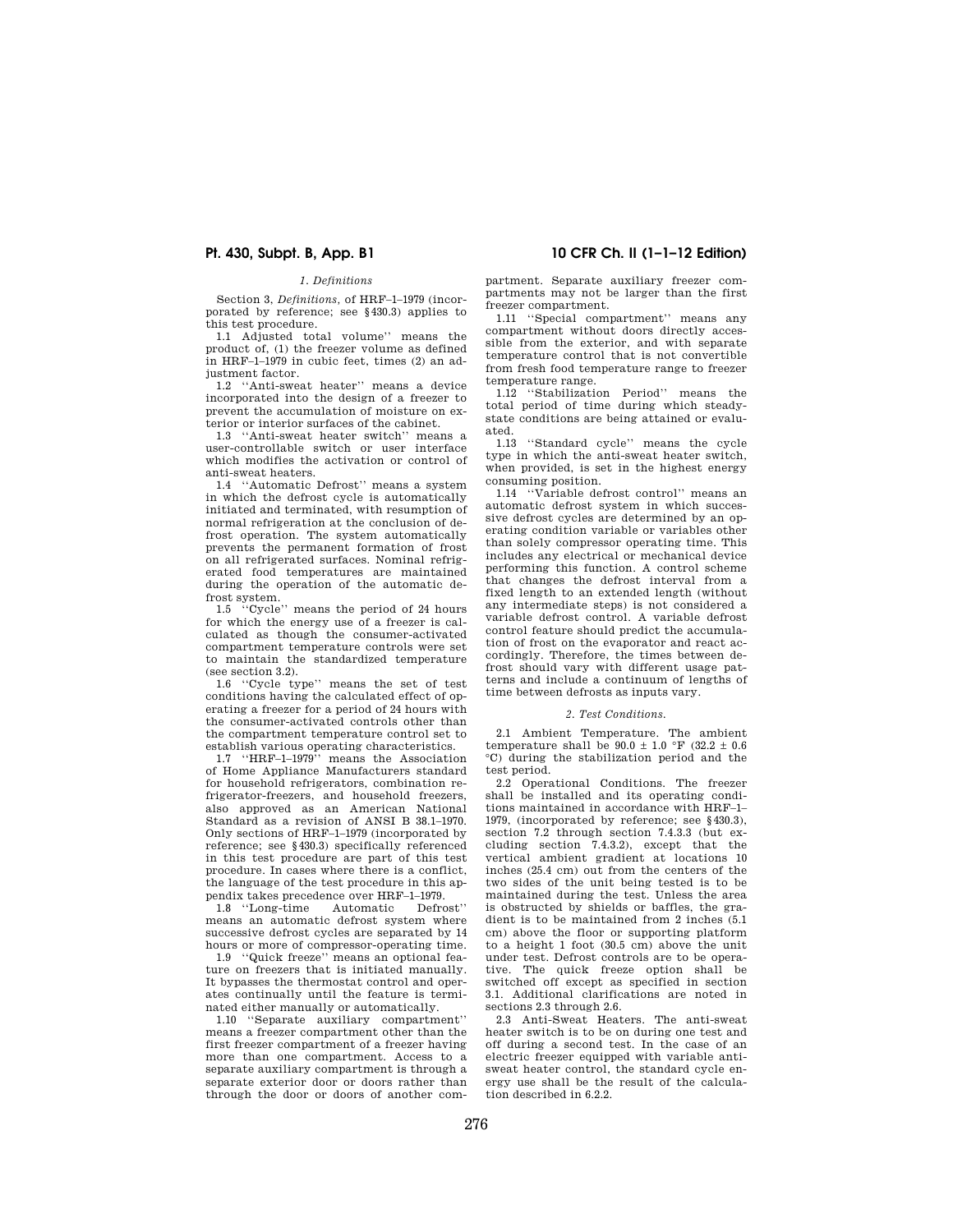2.4 The cabinet and its refrigerating mechanism shall be assembled and set up in accordance with the printed consumer instructions supplied with the cabinet. Set-up of the freezer shall not deviate from these instructions, unless explicitly required or allowed by this test procedure. Specific required or allowed deviations from such setup include the following:

(a) Connection of water lines and installation of water filters are not required;

(b) Clearance requirements from surfaces of the product shall be as specified in section 2.6 below;

(c) The electric power supply shall be as described in HRF–1–1979 (incorporated by reference; see §430.3) section 7.4.1;

(d) Temperature control settings for testing shall be as described in section 3 of this appendix. Settings for special compartments shall be as described in section 2.5 of this appendix;

(e) The product does not need to be anchored or otherwise secured to prevent tipping during energy testing; and

(f) All the product's chutes and throats required for the delivery of ice shall be free of packing, covers, or other blockages that may be fitted for shipping or when the icemaker is not in use.

For cases in which set-up is not clearly defined by this test procedure, manufacturers must submit a petition for a waiver (see section 7).

2.5 Special compartments shall be tested with controls set to provide the coldest temperature. This requirement for the coldest temperature does not apply to features or functions (such as quick freeze) that are initiated manually and terminated automatically within 168 hours.

2.6 The space between the back of the cabinet and a vertical surface (the test room wall or simulated wall) shall be the minimum distance in accordance with the manufacturer's instructions.

2.7 Steady State Condition. Steady state conditions exist if the temperature measurements taken at four minute intervals or less during a stabilization period are not changing at a rate greater than  $0.042 \text{ }^{\circ}\text{F}$ .  $(0.023 \text{ }^{\circ}\text{C})$ . per hour as determined by the applicable condition of A or B.

- A—The average of the measurements during a two hour period if no cycling occurs or during a number of complete repetitive compressor cycles through a period of no less than two hours is compared to the average over an equivalent time period with three hours elapsed between the two measurement periods.
- B—If A above cannot be used, the average of the measurements during a number of complete repetitive compressor cycles through a period of no less than two hours and including the last complete cycle prior to a defrost period, or if no cycling occurs,

# **Department of Energy Pt. 430, Subpt. B, App. B1**

the average of the measurements during the last two hours prior to a defrost period; are compared to the same averaging period prior to the following defrost period.

## *3. Test Control Settings.*

3.1 Model with No User Operable Temperature Control. A test shall be performed during which the compartment temperature and energy use shall be measured. A second test shall be performed with the temperature control electrically short circuited to cause the compressor to run continuously. If the model has the quick freeze option, this option must be used to bypass the temperature control.

3.2 Model with User Operable Temperature Control. Testing shall be performed in accordance with one of the following sections using the standardized temperature of  $0.0 \text{ }^{\circ} \text{F}$  (  $-17.8 \text{ }^{\circ} \text{C}$ ).

For the purposes of comparing compartment temperatures with standardized temperatures, as described in sections 3.2.1 through 3.2.3, the freezer compartment temperature shall be as specified in section 5.1.3.

3.2.1 A first test shall be performed with all temperature controls set at their median position midway between their warmest and coldest settings. For mechanical control systems, knob detents shall be mechanically defeated if necessary to attain a median setting. For electronic control systems, the test shall be performed with all compartment temperature controls set at the average of the coldest and warmest settings—if there is no setting equal to this average, the setting closest to the average shall be used. If there are two such settings equally close to the average, the higher of these temperature control settings shall be used. If the compartment temperature measured during the first test is higher than the standardized temperature, the second test shall be conducted with the controls set at the coldest settings. If the compartment temperature measured during the first test is lower than the standardized temperature, the second test shall be conducted with the controls set at the warmest settings. If the compartment temperatures measured during these two tests bound the standardized temperature, then these test results shall be used to determine energy consumption. If the compartment temperature measured with all controls set at their coldest settings is above the standardized temperature, a third test shall be performed with all controls set at their warmest settings and the result of this test shall be used with the result of the test performed with all controls set at their coldest settings to determine energy consumption. If the compartment temperature measured with all controls set at their warmest settings is below the standardized temperature, then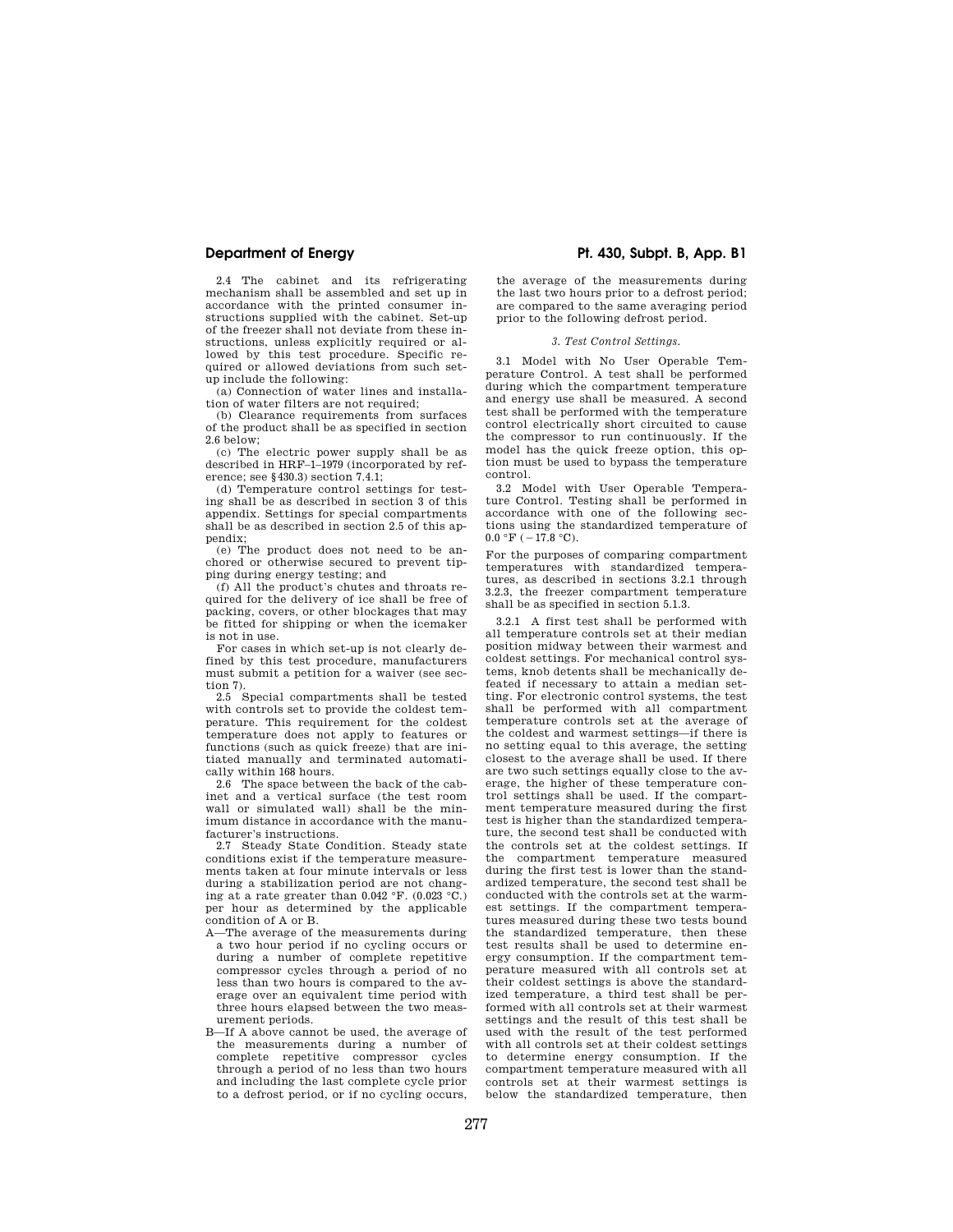the result of this test alone will be used to determine energy consumption.

3.2.2 Alternatively, a first test may be performed with all temperature controls set at their warmest setting. If the compartment temperature is below the standardized temperature, then the result of this test alone will be used to determine energy consumption. If the above condition is not met, then the unit shall be tested in accordance with 3.2.1 above.

3.2.3 Alternatively, a first test may be performed with all temperature controls set at their coldest setting. If the compartment temperature is above the standardized temperature, a second test shall be performed with all controls set at their warmest setting and the results of these two tests shall be used to determine energy consumption. If the above condition is not met, then the unit shall be tested in accordance with 3.2.1 above.

## *4. Test Period*

Tests shall be performed by establishing the conditions set forth in section 2 and using the control settings as set forth in section 3 of this appendix.

4.1 Nonautomatic Defrost. If the model being tested has no automatic defrost system, the test time period shall start after steady-state conditions have been achieved and be no less than 3 hours in duration. During the test period, the compressor motor shall complete two or more whole compressor cycles. A compressor cycle is a complete ''on'' and a complete ''off'' period of the motor. If no ''off'' cycling will occur, as determined during the stabilization period, the test period shall be 3 hours. If incomplete cycling occurs (less than two compressor cycles during a 24-hour period), the results of the 24-hour period shall be used.

4.2 Automatic Defrost. If the model being tested has an automatic defrost system, the test time period shall start after steadystate conditions have been achieved and be from one point during a defrost period to the same point during the next defrost period. If the model being tested has a long-time automatic defrost system, the alternate provisions of 4.2.1 may be used. If the model being tested has a variable defrost control, the provisions of 4.2.2 shall apply.

4.2.1 Long-time Automatic Defrost. If the model being tested has a long-time automatic defrost system, the two-part test described in this section may be used. The first part is the same as the test for a unit having no defrost provisions (section 4.1). The second part would start when a defrost is initiated when the compressor ''on'' cycle is terminated prior to start of the defrost heater and terminates at the second turn ''on'' of the compressor or 4 hours from the initiation of the defrost heater, whichever comes first.

## **Pt. 430, Subpt. B, App. B1 10 CFR Ch. II (1–1–12 Edition)**

4.2.2 Variable Defrost Control. If the model being tested has a variable defrost control system, the test shall consist of the same two parts as the test for long-time automatic defrost (section 4.2.1).

### *5. Test Measurements*

5.1 Temperature Measurements. Temperature measurements shall be made at the locations prescribed in Figure 7.2 of HRF–1– 1979 (incorporated by reference; see §430.3) and shall be accurate to within ± 0.5 °F (0.3 °C). If the interior arrangements of the cabinet do not conform with those shown in Figure 7.2 of HRF–1–1979, the product may be tested by relocating the temperature sensors from the locations specified in the figures to avoid interference with hardware or components within the cabinet, in which case the specific locations used for the temperature sensors shall be noted in the test data records maintained by the manufacturer in accordance with 10 CFR 429.14, and the certification report shall indicate that nonstandard sensor locations were used.

5.1.1 Measured Temperature. The measured temperature is to be the average of all sensor temperature readings taken at a particular time. Measurements shall be taken at regular intervals not to exceed four minutes.

5.1.2 Compartment Temperature. The compartment temperature for each test period shall be an average of the measured temperatures taken during one or more complete compressor cycles. One compressor cycle is one complete motor ''on'' and one complete motor ''off'' period. For long-time automatic defrost models, compartment temperature shall be that measured in the first part of the test period specified in 4.2.1. For models equipped with variable defrost controls, compartment temperatures shall be those measured in the first part of the test period specified in 4.2.2.

5.1.2.1 The number of complete compressor motor cycles over which the measured temperatures in a compartment are to be averaged to determine compartment temperature shall be equal to the number of minutes between measured temperature readings rounded up to the next whole minute or a number of complete cycles over a time period exceeding one hour. One of the compressor cycles shall be the last complete compressor cycle during the test period before start of the defrost control sequence for products with automatic defrost.

5.1.2.2 If no compressor motor cycling occurs, the compartment temperature shall be the average of the measured temperatures taken during the last thirty-two minutes of the test period.

5.1.2.3 If incomplete cycling occurs (less than one compressor cycle), the compartment temperature shall be the average of all readings taken during the last 3 hours of the last complete compressor ''on'' period.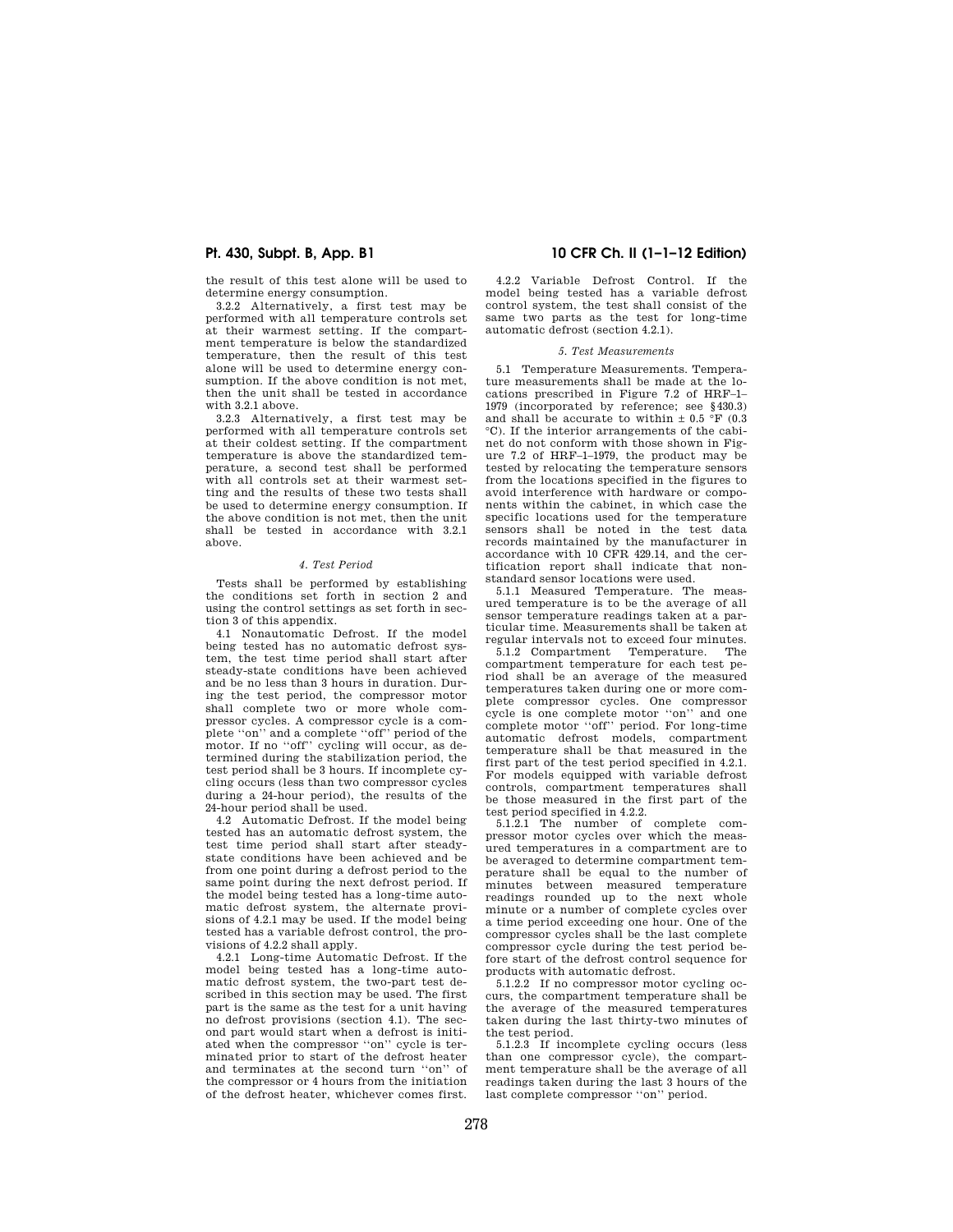**Department of Energy Pt. 430, Subpt. B, App. B1** 

5.1.3 Freezer Compartment Temperature. The freezer compartment temperature shall be calculated as:

$$
TF = \frac{\sum_{i=1}^{F} (TF_i) \times (VF_i)}{\sum_{i=1}^{F} (VF_i)}
$$

Where:

- F is the total number of applicable freezer compartments, which include the first freezer compartment and any number of separate auxiliary freezer compartments;
- TF<sup>i</sup> is the compartment temperature of freezer compartment "i" determined in accordance with section 5.1.2; and
- VF<sup>i</sup> is the volume of freezer compartment  $\lq\lq\lq\lq\lq\lq$  .
- 5.2 Energy Measurements:

5.2.1 Per-day Energy Consumption. The energy consumption in kilowatt-hours per day for each test period shall be the energy expended during the test period as specified in section 4.1 adjusted to a 24 hour period.

The adjustment shall be determined as follows:

5.2.1.1 Nonautomatic and automatic defrost models. The energy consumption in kilowatt-hours per day shall be calculated equivalent to:

## $ET=(EP\times1440\times K)/T$  where

ET=test cycle energy expended in kilowatthours per day,

- EP=energy expended in kilowatt-hours during the test period.
- T=length of time of the test period in minutes,
- 1440=conversion factor to adjust to a 24 hour period in minutes per day, and
- K=correction factor of 0.7 for chest freezers and 0.85 for upright freezers to adjust for average household usage, dimensionless.

5.2.1.2 Long-time Automatic Defrost. If the two part test method is used, the energy consumption in kilowatt-hours per day shall be calculated equivalent to:

$$
\begin{array}{l} \mathbf{ET} \,=\, (1440 \,\times\, K \,\times\, \mathbf{EPI/T1}) \,\,+\, (\mathbf{E}\mathbf{P2}-\mathbf{E}\mathbf{P1} \,\times\, \mathbf{T2}/\, \\ \mathbf{T1})) \times K \times (12/\mathbf{C}\mathbf{T}) \end{array}
$$

Where:

- ET, 1440, and K are defined in section 5.2.1.1;  $EP1$  = energy expended in kilowatt-hours
- during the first part of the test; EP2 = energy expended in kilowatt-hours
- during the second part of the test; CT = defrost timer run time or compressor run time between defrosts in hours required to cause it to go through a com-

plete cycle, rounded to the nearest tenth of an hour;

- 12 = conversion factor to adjust for a 50 percent run time of the compressor in hours per day; and
- T1 and T2 = length of time in minutes of the first and second test parts respectively.

5.2.1.3 Variable Defrost Control. The energy consumption in kilowatt-hours per day shall be calculated equivalent to:

 $ET = (1440 \times K \times EP1/T1) + (EP2-(EP1 \times T2)$  $T1)$ )  $\times$  K  $\times$  (12/CT),

Where:

ET, K, and 1440 are defined in section 5.2.1.1 and EP1, EP2, T1, T2, and 12 are defined in section 5.2.1.2.

 $CT = (CT_L \times CT_M)/(F \times (CT_M - CT_L) + CT_L)$ 

Where:

- $CT_L$  = least or shortest compressor run time between defrosts in hours rounded to the nearest tenth of an hour (greater than or equal to 6 hours but less than or equal to 12 hours);
- $CT_M$  = maximum compressor run time between defrosts in hours rounded to the nearest tenth of an hour (greater than CT<sub>L</sub> but not more than 96 hours);
- F = ratio of per day energy consumption in excess of the least energy and the maximum difference in per-day energy consumption and is equal to 0.20.
- For variable defrost models with no values for  $CT<sub>L</sub>$  and  $CT<sub>M</sub>$  in the algorithm, the default values of 12 and 84 shall be used, respectively.

5.3 Volume measurements. The total refrigerated volume, VT, shall be measured in accordance with HRF–1–1979, section 3.20 and section 5.1 through 5.3.

### *6. Calculation of Derived Results From Test Measurements.*

6.1 Adjusted Total Volume. The adjusted total volume, VA, for freezers under test shall be defined as:

# VA=VT× CF

where

VA=adjusted total volume in cubic feet,